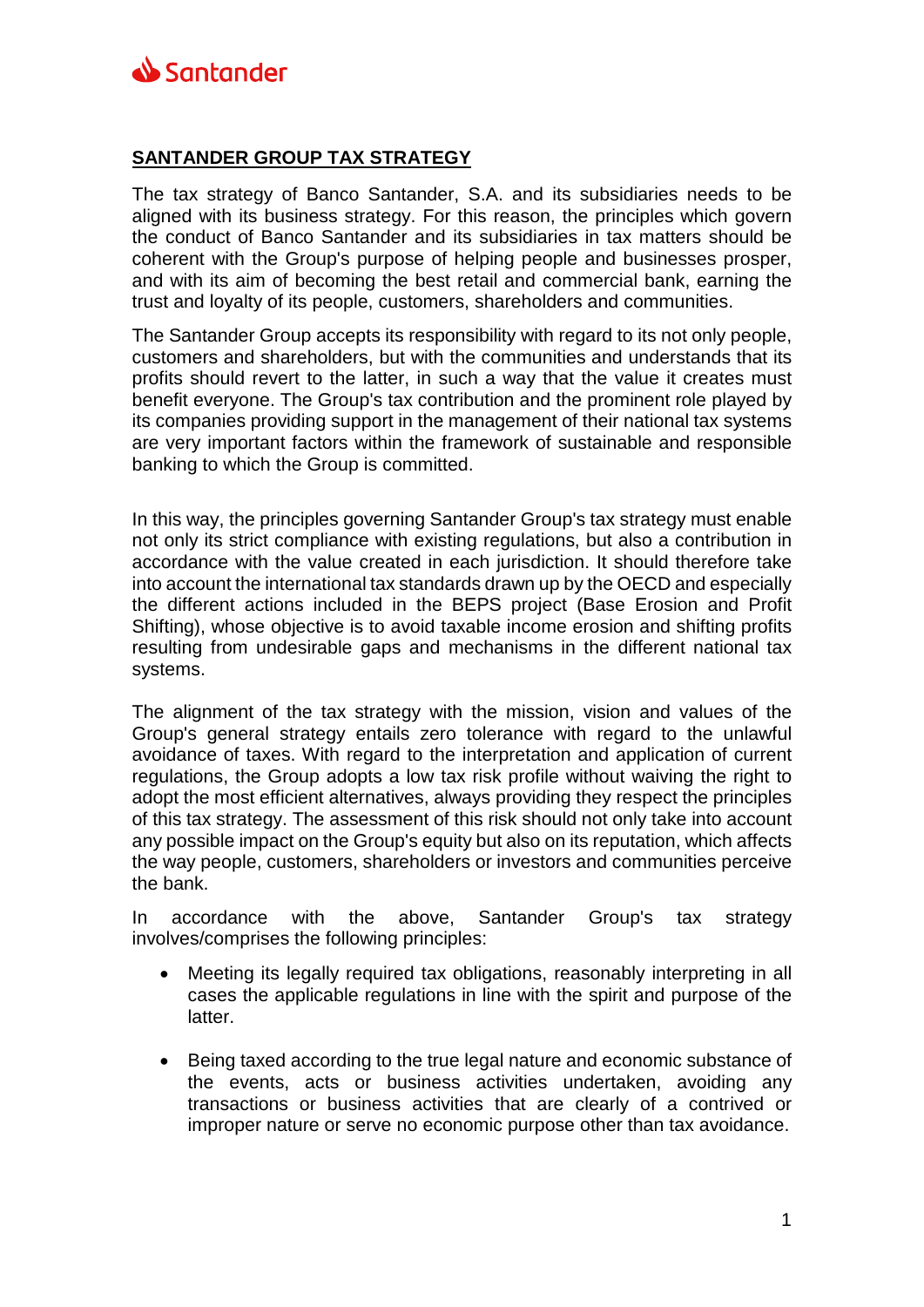## Santander

- Avoiding any tax planning that could be considered aggressive or failing to respect the principles stated in the preceding paragraphs, notwithstanding the use of those alternatives or options that permit a more favourable tax, meeting the guidelines issued in this regard by international organizations or the tax authorities in the jurisdictions where the Group operates.
- Ensuring transparency, rejecting the use of structures of an opaque nature for tax purposes. Such structures are understood as those which, through the use of special purpose vehicles via tax havens or jurisdictions that are non-cooperative with the tax authorities, are designed with the purpose of preventing the tax authorities from knowing the party finally responsible for the respective activities or the ultimate holder of the goods or rights involved.
- Not creating or acquiring holdings in entities resident in countries or jurisdictions considered to be tax havens according to Spanish tax legislation without specific authorisation from the board of directors following a report from the audit committee, and always following an analysis of the specific circumstances of and justification for the transaction in question.
- Respecting the regulations on transfer pricing, especially addressing those transactions that are not eliminated as a result of the tax consolidation process or whose subject matter and terms set them apart from the company's ordinary trading activities. The application of these rules will pursue the adequate taxation in each jurisdiction in accordance with the activities undertaken, the assumed risks and the profits generated, regardless the value creation within the framework of the traditional economy or the new digital environment.
- In the marketing and sale of financial products and services it is not permitted to provide customers with any kind of tax advice or planning beyond giving them information on the possible tax treatment of the product or service involved, with a reminder that this is merely information and not tax advice, and that customers are responsible for duly complying with their tax obligations, which includes obtaining, on their own account and unrelated to the Group, the necessary tax advice concerning the financial products and services contracted. Presentations of products, services and contracts will include explicit warnings about this.
- Providing customers, with tax information on products and services contracted, as far as in advance as possible, seeking to avoid any problems or discrepancies with the tax authorities.
- Collaborating with the competent tax authority and providing it with true and complete information as required to comply with its tax obligations, as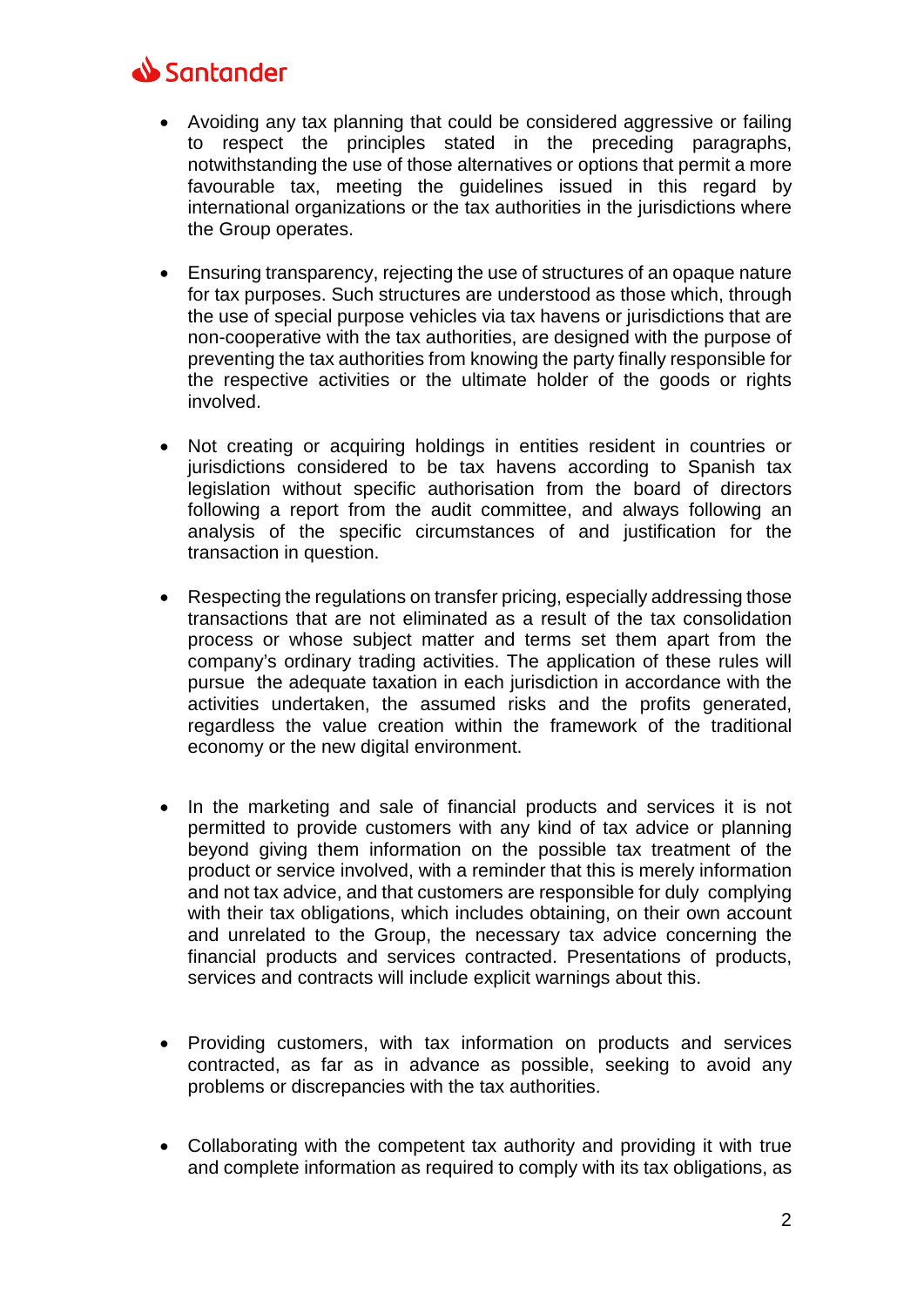

either a taxpayer or an entity providing support in the management of the tax system. In particular, the Group must comply with any obligations arising from the automatic exchange of information on financial accounts through FATCA/CRS, as well as those established with regard to early communication of potentially aggressive tax planning mechanisms, in accordance with action 12 of the BEPS project.

- Communicate in a transparent way the Group's total tax contribution, with details for each jurisdiction of their own taxes paid and taxes from third parties that the Group collects as collaborator of tax authorities, as well as information relating to the Annual Banking Report in the terms laid down in banking supervisory regulations.
- Endeavouring to establish a cooperative relationship with the Tax Administration, based on the principles of transparency and mutual trust and aimed at preventing conflicts, therefore minimizing the possibility of litigation. With this objective, the Group companies will participate, whenever possible, in cooperative compliance programmes promoted by their tax authorities, in accordance with OECD directives in this regard.
- Contributing to the configuration of a fair, sustainable and up-to-date tax system, as well as the development and application of a more equitable and efficient tax legislation for the benefit of both general and business interests.

In short, adopting all good practices leading to the appropriate prevention and reduction of both tax and reputational risk, in order to generate greater legal and economic security for the institution and its shareholders.

The board of directors of Banco Santander, S.A., pursuant to Article 529 ter of the Spanish Limited Liability Companies Law, approved this strategy. As the parent company of an international group, Banco Santander establishes the common guidelines and standards on tax matters that are applicable to all Grupo Santander entities. Thus, the principles governing compliance with the tax obligations of Group entities should be aligned with the general principles comprising Banco Santander's tax strategy approved by the board of directors, notwithstanding any adaptation to the peculiarities of the tax regulations in each of the jurisdictions where such entities operate. In any event, subsidiaries should comply with the tax laws and regulations of the countries where they are present, cooperate with the authorities and provide them with the information required.

The tax strategy is disseminated within the Group through the corporate tax policy, which defines the tax risk, the principles governing its management and control, the governance applicable to the tax function and the roles and responsibilities that are involved in it, as well as the catalogue of transactions with special tax risk defined by the board and its governance bodies. For this purpose, in accordance with the accepted commitment to transparency, the strategy and